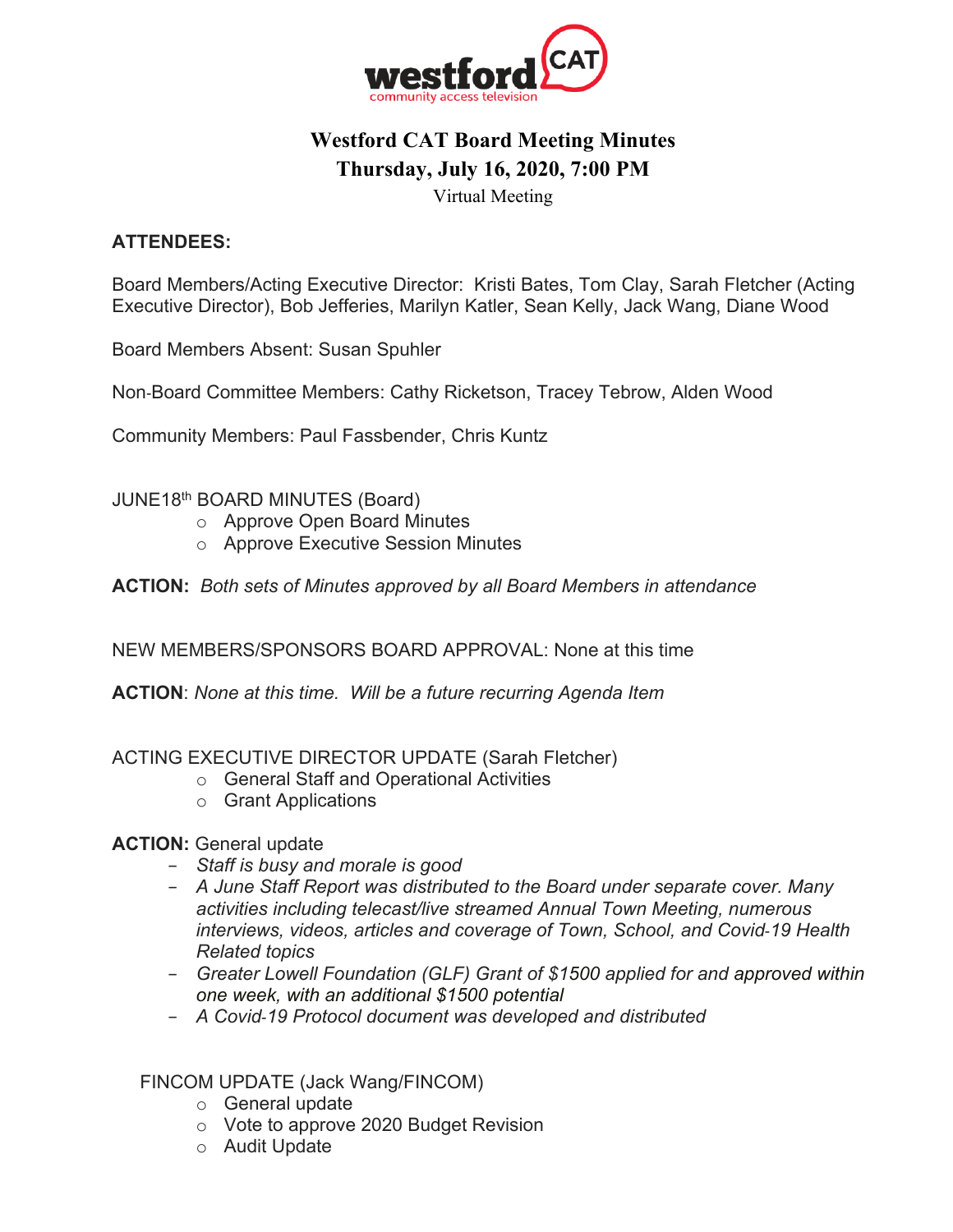## **ACTION:**

- − *Update on Financials and review of adjusted 2020 Budget*
- − *Adjusted 2020 budget is intentionally conservative. 6 Months of Actuals from which to base the year*
- − *Adjusted 2020 Net Income: (loss) - \$40.5K*
- − *Considering putting investment of portfolios out to bid to increase return*
- − *Revisiting opportunities for higher return rate for savings account*
- − *Loan Forgiveness Program will help bottom line*
- − *Cash Flow is important consideration: positive \$15.7K*
- − *Depreciation is considered a noncash expense*
- − *Fundraising goals will help to sustain*

*Adjusted 2020 Budget approved by all Board Members in attendance*

*2019 Audited Report will not be available until late fall. Accounting company has requested and received from the IRS an extension until mid-November*

MEMBERSHIP DEFINITION (Kristi Bates/Sarah Fletcher)

**ACTION:** *Task Force members met with agreement on some initial definitions*

- − *Residents and Non Residents will be allowed to be Members with Voting rights. Bylaws to be revisited.*
- − *Membership will be Annual, and will include a Membership drive*
- − *Various kinds of Membership.. ie Family, etc.*
- − *Roles are being more clearly defined.. ie Contributor, etc.*
- − *More to report out in August*

DINING FOR A CAUSE RESULTS (Diane Wood)

o Mr Macs Macaroni and Cheese

**ACTION**: *Receipts of \$125. Served as good community awareness, and a goodwill gesture supporting a new business in town.*

COMMITTEE UPDATES (Board)

*Legislative Committee*: Bob Jefferies

- − Ask Town Counsel for an opinion about charging Comcast/Verizon and negotiating a Ground Lease for land use/lease of 'rights of way' town property
- − Why doesn't the Town set up its own network?
- − Are all Comcast/Verizon taxable items assessed correctly?
- − Current fees based on Cable. What about 5G/Internet legislation?

**ACTION:** *Tom to pursue the above questions with Town Counsel and appropriate Town personnel.*